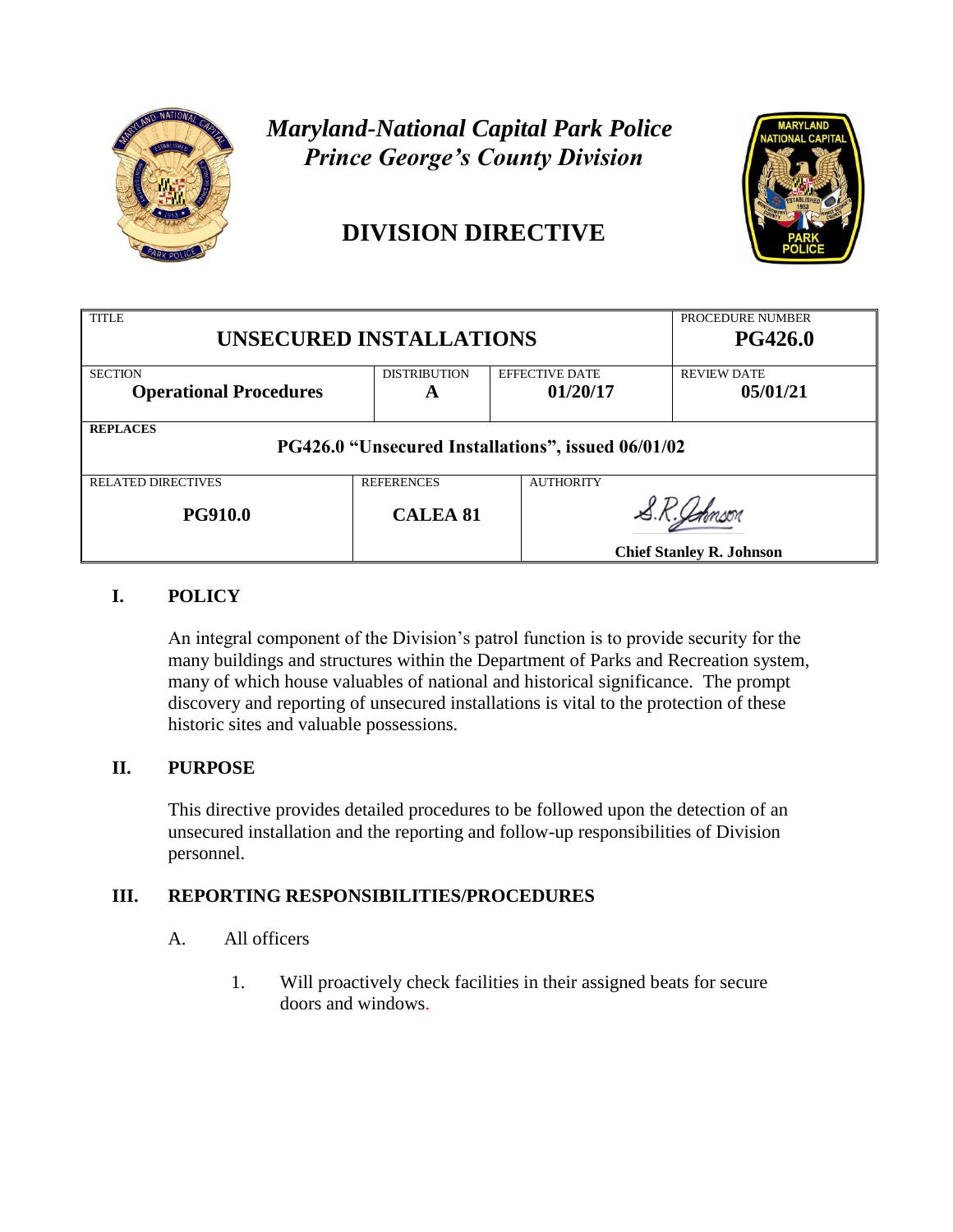#### **UNSECURED INSTALLATIONS PG426.0**

- 2. When an unsecured installation is discovered, the responding officer will immediately notify Communications of the situation and request assistance, if necessary.
- 3. Upon being advised of an unsecured installation, the dispatcher will immediately notify the reporting officer's supervisor.
- 4. The responding officer will conduct a thorough investigation of the premises and determine whether the installation was unsecured due to a criminal act. If so, the officer will request adequate assistance to include K-9, if necessary, and secure the crime scene. The shift supervisor will be notified and advised of the situation. The shift supervisor will determine if other notifications should be made and direct Communications personnel accordingly.
- 5. In all situations where the installation was unsecured as a result of a criminal act, an on-call representative for that installation will be notified and requested to respond to the scene to secure the facility and conduct an inventory to see if anything was taken as a result of the break in.
- 6. All facts and circumstances of the incident and investigation will be documented on the appropriate report by the responding officer. Pending the notification and response of the installation representative, responsibility for the security of the facility and its contents will remain with the responding officer.

In instances where notification of the installation representative is not possible, or should the representative be unable to respond, every practicable means of securing the facility will be made by the responding officer prior to returning to service. In instances where it may be necessary to utilize maintenance personnel to assist with securing the facility, the reporting officer will remain on the scene until the facility is secured or unless directed otherwise by a supervisory officer.

 7. For all other situations involving unsecured installations the determination to notify a facility representative will be at the discretion of the shift supervisor.

#### **IV. REPORTING PROCEDURES**

- A. All facts and circumstances of the investigation will be reported.
	- 1. If unsecured through negligence or employee error an MIR report will be submitted.